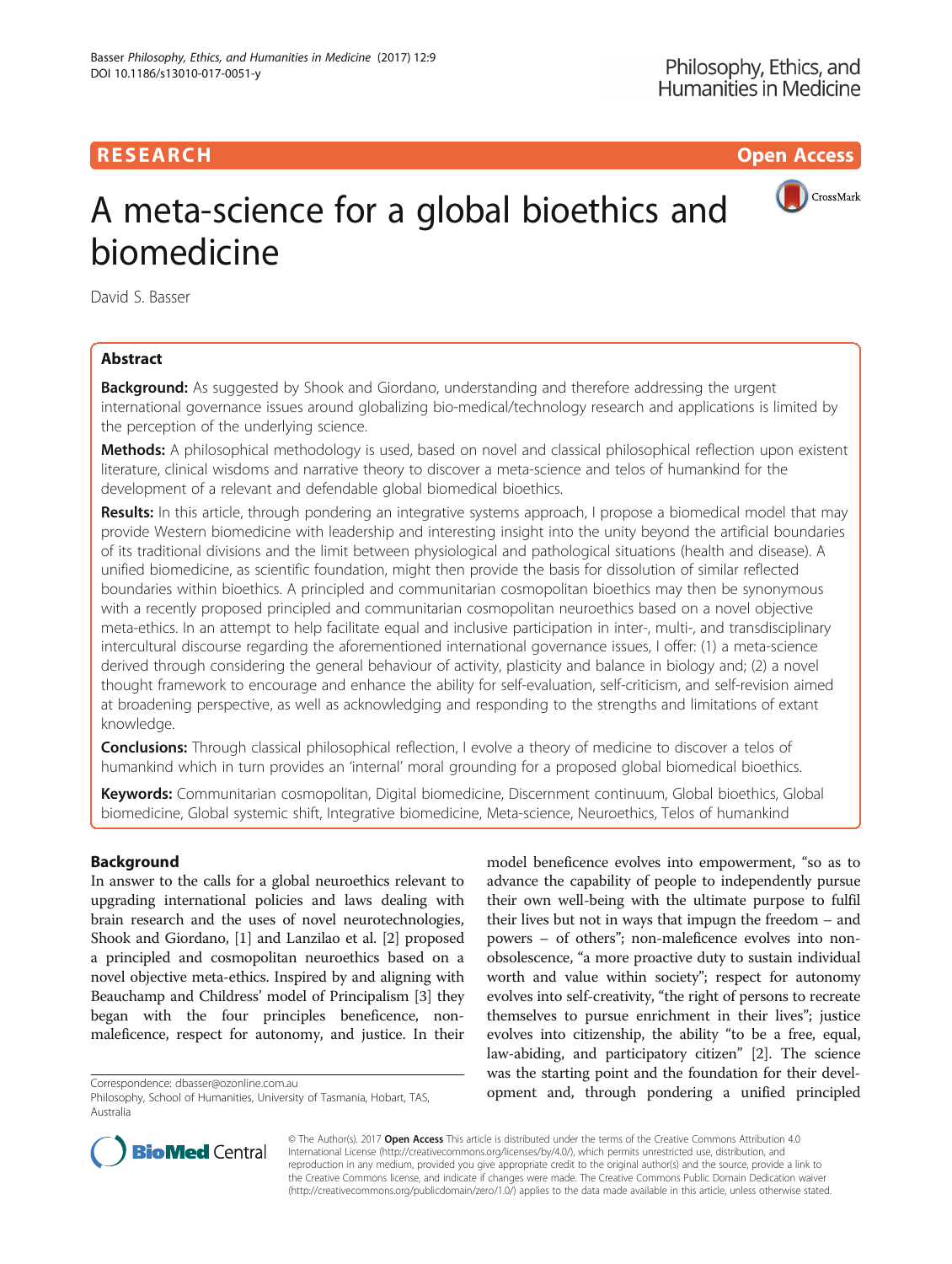stance, the philosophical path from 'synapse to society' lead to their proposal. It was claimed that "neuroethics can find its philosophical foundations in much the same way that its scientific foundations are found in understanding the human brain" and that "the objectivity of the new meta-ethics for neuroethics cannot exceed the degree of scientific objectivity involved" [\[1](#page-6-0)]. It was stated that "without doubt neuroethics can and should be seen as a field of ethics, and a sub-field of bioethics" and that "its broad and interdisciplinary applications can foster a systematic interdisciplinarity and an ability to move beyond limitations of western philosophy" [[1, 2](#page-6-0)].

Potter argued a similar need for a global bioethics that is worldwide in scope, unified and comprehensive, encompassing traditional (medical) ethics, ecological concerns and the larger problems of society [\[4](#page-6-0)].

I assert that pondering unified principles of biomedicine derived from the Western model of integrative systems biology may: (1) provide the scientific foundation for an internationally relevant (global) neuroethics to become synonymous with, rather than a sub-field of, an internationally relevant (global) bioethics; (2) lead to a meta-science as a means for facilitating an inclusive, pluralist discussion that transcends culture, language, discipline and philosophical boundaries and; (3) lead to a philosophical language framework to facilitate the integration of inter-, multi- and transdisciplinarity beyond any imperialist boundaries including hegemony and absolutism [[2\]](#page-6-0). The resulting unified principles may then address new and future ethical issues arising from emerging biomedical understandings and biotechnologies, including neurotechnologies [\[5](#page-6-0)–[7\]](#page-6-0).

#### Results and discussion

## In search of the scientific view for bioethics: Integrative biomedicine

As indicated in the introduction, according to Shook and Giordano [\[1\]](#page-6-0), scientific foundation has to play a key role in founding appropriate cosmopolitan ethical approaches inclusive of those applying to novel technologies. However, a legitimate question arises as to what biomedical scientific model, or put simply, what biomedicine view should inform adequate ethical approaches? I assert that an internationally relevant biomedicine must comport with the same four principles prescribed for an internationally relevant neuroethics: "1) it must be sensitive to pluralist views and be liberated from prior hegemonic ideologies; 2) it must fully represent the contemporary reality of the biopsychosocial human being, as reciprocally engaged in and engaged by human ecology; 3) it must embrace aspects of both individual and collective identity; and 4) it must observe standards of objectivity sufficient for broadly justifying practical [biomedical] positions" [[2](#page-6-0)].

Informed by the conceptualization of dimensions of biomedical understanding as intelligible spheres, where each centre of discernment (beginning) expands to incorporate all others (I detail this conceptual model later in this essay), I begin with the Western biomedical understanding that is psychoneuroimmunology. By addressing the integrated nature of the relationships among behavioral, neural, endocrine, and immune responses that enable an organism to adapt to the environment in which it lives [[8](#page-6-0)] psychoneuroimmunology research has provided biomedicine with leadership and interesting insight into the unity beyond the artificial boundaries of its traditional divisions and the limit between physiological and pathological situations (health and disease) [\[9\]](#page-6-0). Effectively, activity in one area is activity in the whole and the expression of that activity in any individual will be determined by the in toto nature of that same individual. In simplified terms, the nervous, endocrine and immune systems are but aspects of a unified integrated whole where, in real conditions, activity in one aspect is activity in all aspects, imbalance in one aspect is imbalance in all aspects, and the principles governing any one aspect govern all.<sup>1</sup> Accordingly, if we accept the claim that psychoneuroimmunology research offers an integrative foundation, then we defend that this integrative understanding can inform the entire spectrum of bioethics including neuroethics. Supporting and sustaining this is the bio-psychosocial [biomedical] model, originally formulated by Engel [[10\]](#page-6-0) and enhanced by Borrell-Carrió, Suchmam & Epstein [\[11\]](#page-6-0). These latter authors state that knowledge is a social construct and that categories, such as "mind" or "body" (nervous, immune and endocrine systems) "are useful to the extent that they focus our thinking and actions in helpful ways"…"but when taken too literally they can entrap and limit us by creating boundaries that do not exist." I propose that the corollary to the dissolution of the socially constructed traditional scientific barriers is the dissolution of the similar reflected boundaries within bioethics. A unified biomedicine as the foundation for a unified bioethics, where any aspect of each will inform the corresponding whole. Here the principles of any and each aspect will also be those of the whole, and a principled and communitarian cosmopolitan neuroethics [\[1, 2](#page-6-0)] becomes synonymous with a principled and communitarian cosmopolitan bioethics.

## Meta-science – The intersection point of a globalizing biomedicine

Benedikter et al. [\[12\]](#page-6-0) stated that "a new (technologic) imperative must acknowledge and comport with a rational understanding of how our biology gives rise to, and is affected by the intersecting artifacts of society and machination (BioSoMa)". They called for a proactive acknowledgement of BioSoMa that is "conjoined to an understanding of our history, who we are, and the projections of who/what we want to become in the future" in order to address the challenges of the potential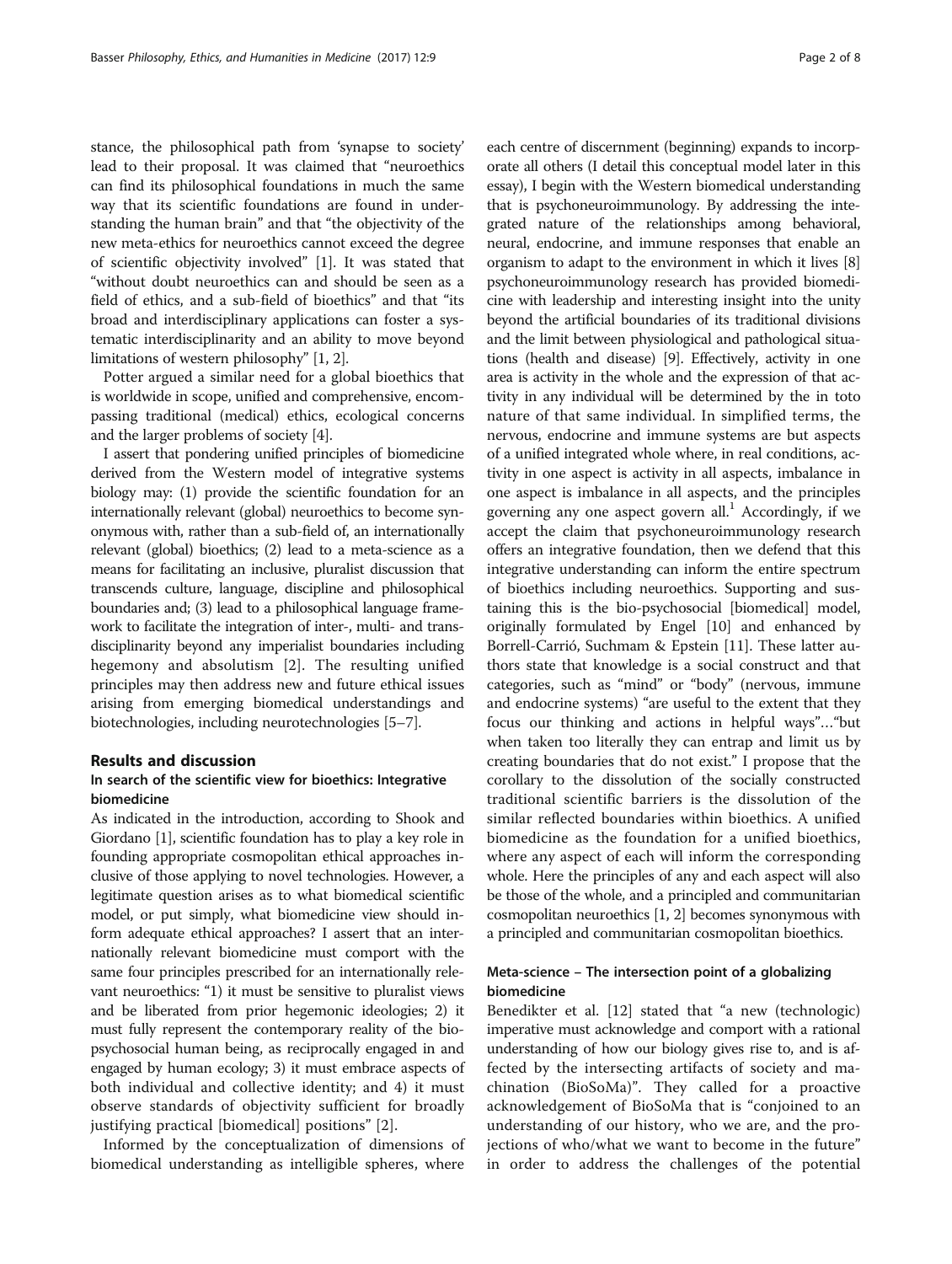future effects of biotechnology. This "necessitates integrating philosophical, anthropological, sociological and theological perspectives with those of (geno-, nano-, neuro- [and broader biomedical]) science to more fully elucidate the basis of our experiences, cultures, beliefs and being, and afford better perspective on the possibilities of the future". Different fields of inquiry view these questions and issues differently therefore for balanced reflection each and all disciplines should participate as equal members in the discourse. The pursuit of such reflection can be called "ethics". Ethics can then be defined as "the search for balance and inclusion" and considered a qualitativequantitative attitude in the field of systemic interaction [[12\]](#page-6-0). These same authors stated that "if the pathway forward is through inquiry, then it is necessary to integrate scientific efforts with trans-disciplinary discourse that aims to (1) shape ethical conduct in research, practice and social domains, and (2) ensure and direct applications of scientific developments toward realising and sustaining the public good. Such tasks … requires open exchange of ideas among groups … from the sciences and humanities". Open exchange will require an intersection point of understanding and language where disciplinary, and intra- and intercultural biomedical software program (models of understanding) boundaries meet – a meta-science. I believe this might provide a core to the development of a global (communitarian cosmopolitan) biomedicine which in turn could guide a communitarian cosmopolitan bioethics. If the global political fact that is the hermeneutic circle, whereby without the whole the individual is less well understood as is the whole without the individual [\[13\]](#page-6-0), is also the fact for biomedicine (as has been argued previously in this paper) then it follows that contemplating any aspect of any software program could be the starting point from which a meta-science might be revealed. My starting point began with the neuroscience of chronic pain. My intuitive thought was that neuroscientific exploration might explain the success of a clinical treatment modality for chronic pain. This resulted in a description of chronic pain in the form of an equation expressed by two parameters, activity and plasticity [\[14\]](#page-6-0); the underlying clinical objective being the creation of balance. This comports with Giordano's understanding of the pain experience as occurring "through the activation of hierarchical networks that develop and may vary as a consequence of genotypic, phenotypic and environmental interactions throughout the lifespan of each individual" [\[15\]](#page-6-0), as well as its subjective dimensions [\[16](#page-7-0)]. The next step was to understand the link between oral disease and a multitude of diseases that affect the various body systems. The explanation was provided by the psychoneuroimmunology community; there is but one system. It followed then that activity in any one of the nervous, immune or endocrine systems is activity in all three, the principles governing each system

must be applicable to all, and homeostasis is the active balanced interaction between all three. This view brought the realisation that, theoretically at least, a single source of activity may find overt neural, immune and/or hormonal expression depending upon an individual's biologic disposition. This is the reality in the varying bodily responses of individuals who encounter similar everyday external life stresses e.g. an academic exam.

Aligning with the suggestion that by stepping back from the molecular detail and considering the general behaviour of activity, plasticity and stability in biology, a role for macroscopic theory might be to reveal universal laws (a meta-science) in a living system governed by few degrees of variables [\[17, 18\]](#page-7-0). I present here a summary of the path through such macroscopic scientific theory based on psychoneuroimmunology with neuroplasticity at its centre:

Neuroscientifically the nervous system may be viewed as a series of ever changing activity thresholds the specifics of which are uniquely determined by a combination of each individual's genotype and experience at any given moment in time. It is the modulation of activity by these thresholds that regulates the effect of any given activity at any given moment upon the multidimensional switching complex known as the genome. In turn, the effects of any given interaction modulates these activity thresholds. Activity is both excitatory and inhibitory, separately and simultaneously, and it is the combination of the level, character, timing and history of the activity that determines which characteristics of the nervous system are expressed. A simple illustration of this model in action: a nerve fibre depolarizes until the action potential threshold is reached whereupon an action potential is generated; action potentials accumulate up to the touch threshold whereupon touch is perceived; touch awareness increases with the applied pressure up to the pain threshold whereupon pain is suffered. The threshold levels might be thought of as switches and in this example they are effectively reversible, that is activity above the threshold - switch on, below the threshold – switch off.

Beyond the aforementioned artificial traditional Western biomedical boundaries revealed by psychoneuroimmunology, at the systems level where all activity is biomedical activity and all processes are biomedical processes, it follows that:

Integrative biomedicine might be described as a series of ever changing activity thresholds the specifics of which are uniquely determined by a combination of each individual's genotype and experience at any given moment in time. It is the modulation of activity by these thresholds that regulates the effect of any given activity at any given moment upon the multidimensional switching complex known as the genome. In turn, the effects of any given interaction modulates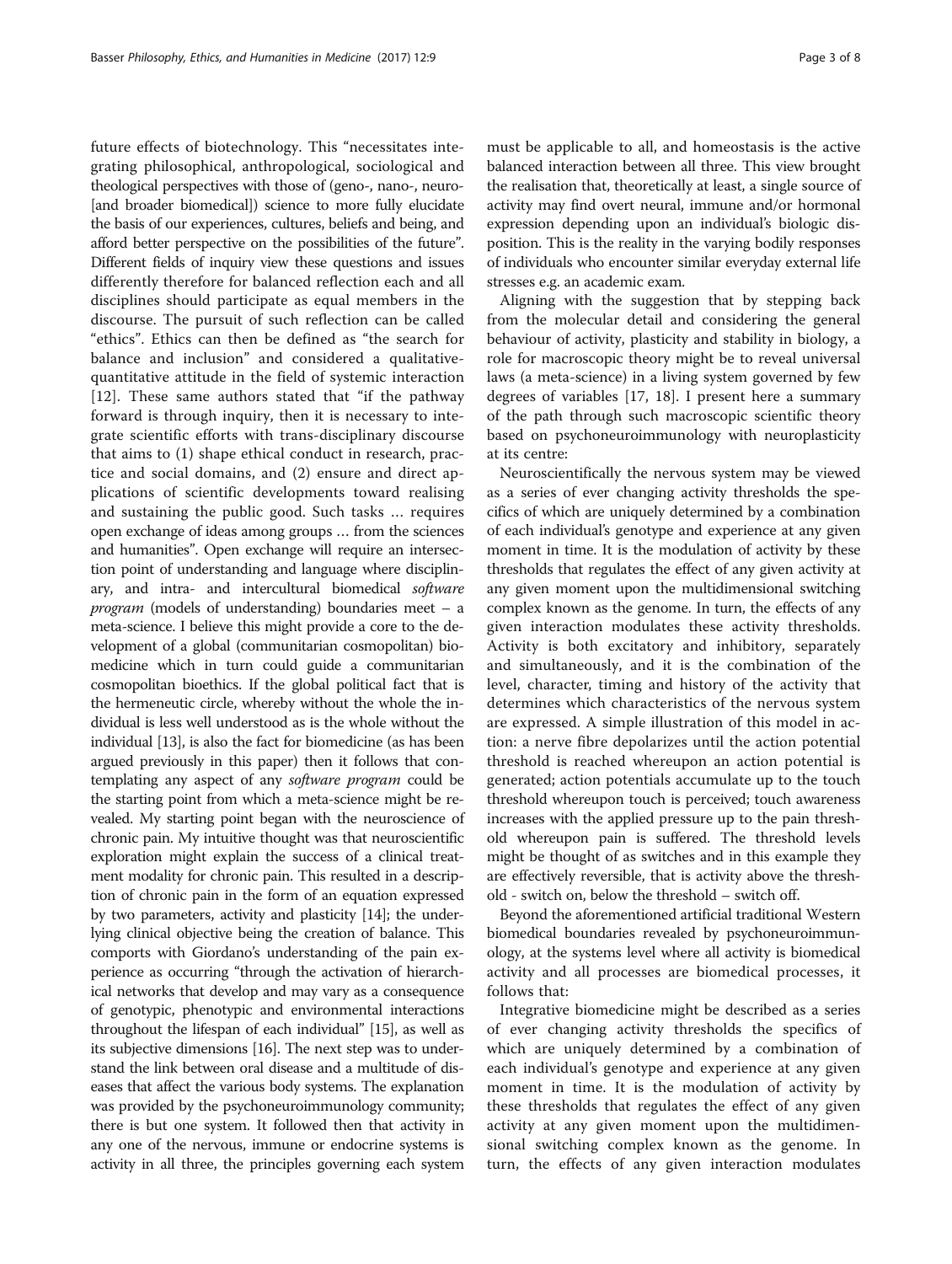these activity thresholds. Activity is both facilitatory and inhibitory, separately and simultaneously, and it is the combination of the level, character, timing and history of activity that determines which characteristics (signs and symptoms) are expressed.

Simplifying (mathematically to integrate is to simplify to a higher order); integrative biomedicine might be understood as the processing of the activity continuum that arises with conception and ceases with death, by a multidimensional series of switches, the nature of which vary with time and experience.

Simplifying further; integrative biomedicine = activity switch on / activity switch off.

Activity at one level is activity at all levels, sensitization in one system is sensitization in all systems, and either balance in toto or imbalance in toto.

Physical and psychosocial signs and symptoms are expressions of activity within an individual and are the messages (activity being the messenger) that reveal the state of that individual at any given moment. They may point to transient or more persistent activity, and indicate states of development, wellness and illness.

Although this description transcends many boundaries it remains, at the very least, linguistically and culturally constrained. Benedikter and Siepmann [[13\]](#page-6-0) stated that the multidimensional nature of globalization "is not just a world process, but also a process of awareness". I posit that this is inclusive of a globalizing biomedicine. These authors also stated that "art experimentally outlines those basic tenets of what is to come … this is how art permanently generates an impact in the political context – whether it intends to do so or not." They point to the possibility of a cosmopolitan art arising from the transdisciplinary interaction with intellectual and creative minds outside the domain of art. They question whether this art of globalization can be a catalyst for global awareness, and if so "which art and how exactly"? I answer in the affirmative and present a meta-science for biomedicine in poetry form:

My essence is activity the heart of me is balance expression through plasticity resultant are my talents

(talents here can be defined as being all innate and acquired physical, psychosocial and, in some cases, spiritual characteristics of an individual at any given moment; activity might be measured by neural transmission in one biomedical software program and chi flow in another).

The hyper-complexity of the science is a potential hurdle to inter-, multi- and transdisciplinary deliberations. I suggest that from the higher order description (that is: integrative biomedicine = activity switch on / activity switch off) the following explanation might provide clarification:

Each biological organism may be viewed as an array of multidimensional switches through which all biological activity, whether intrinsically or extrinsically generated, is processed into the functional unit known as the individual. Each switch may be active or inactive and defined as being reversible (on/off), irreversible (switch on/stay on, switch off/stay off) or a combination of both at any given moment depending upon the level and nature of the ongoing activity and the history of all preceding activity. The expression of activity at any given scale (from molecular to in toto) will be determined by the combination of on and off switches which, theoretically, could be represented by binary code; this understanding could be named digital biomedicine.

## From hermeneutic circle to intelligible sphere – The discernment continuum

Benedikter and Siepmann [\[13](#page-6-0)] stated that globalization has seen the elision of borders and the ubiquitous everyday reality that we share the world with people from the most diverse cultures who have the most diverse world views. This "global systemic shift" in all six dimensions (economics, politics, culture, religion, technology and demographics) of modern differentiated, specialized societies brings with it inspiration and uncertainty in each. As globalization progresses global, national and local trends become more intermeshed resulting in a world order that is a "hyper-complex interplay of interrelated and overlapping elements with meanings that change fast as do spatio-temporal conditions" [\[13](#page-6-0)]. To address the urgent international issues that arise there must be an open, holistic understanding of the interactions between individuality and system, and we must think in process and not fixed structures. A methodology to achieving this may be provided by the Rawlsian perspective of "reflective equilibrium" as offered by Lanzilao et al. [[2\]](#page-6-0). Inter-, multi- and trans-disciplinarity and their integration will be imperative. The challenges to such integrative discourse include the assumptions, orientations and limitations that each area brings [\[12](#page-6-0)] which are significantly expressed in the language of thought of each participant, whether it be disciplinary and/or mother tongue. I opine that to facilitate the participation of each and all as equal members in the process, a philosophical thought framework without boundaries will enhance the search for balance and inclusion (ethics) during the discourse, including when addressing the question central to all six dimensions, "what is the essence of the human being" [\[12\]](#page-6-0). I propose such a framework based on transforming the concept of the hermeneutic circle to an intelligible sphere with its center everywhere and circumference nowhere [\[19](#page-7-0)]. This then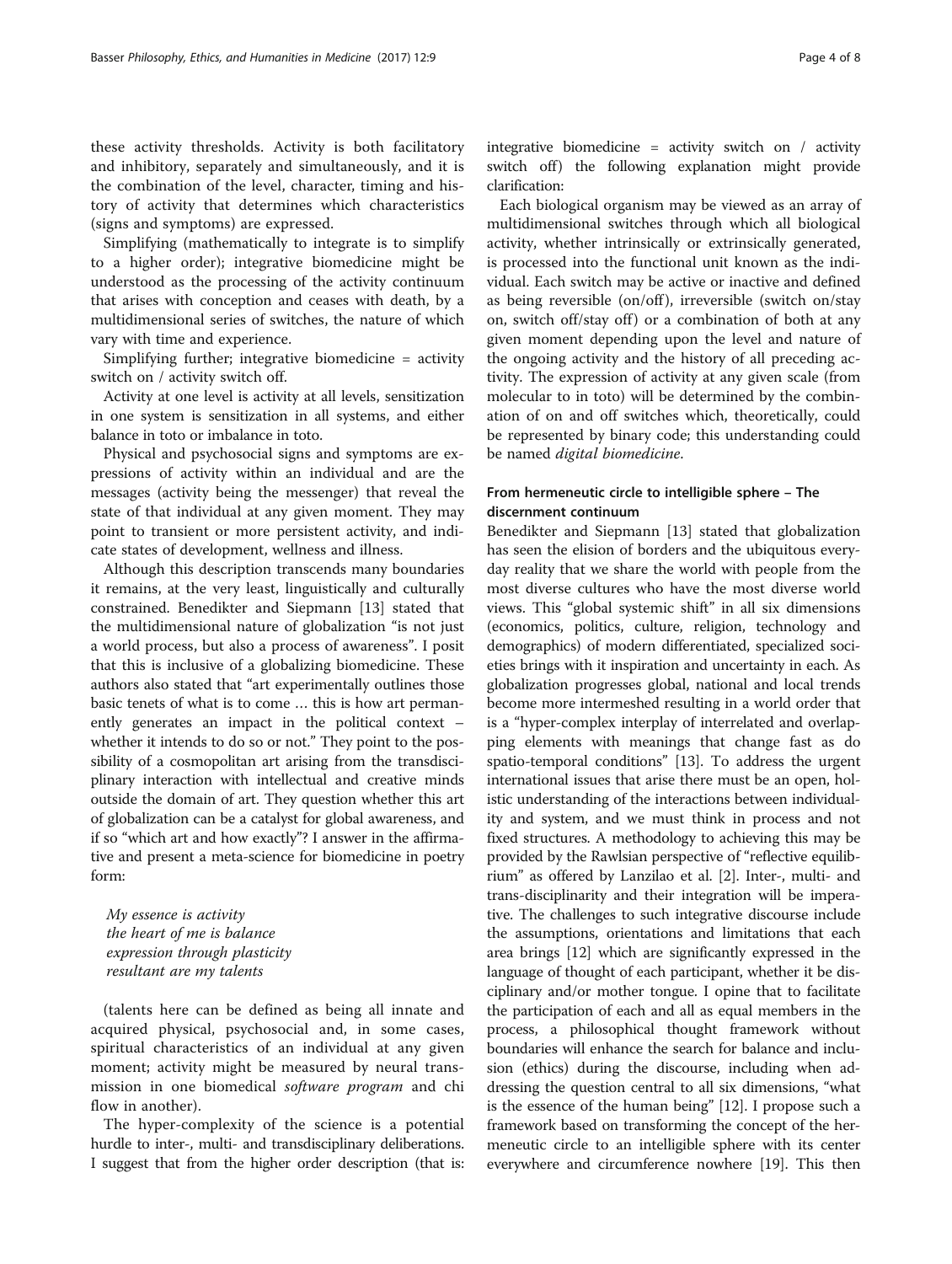

leads to the boundless conceptualization that is the discernment continuum (Fig. 1).

Rather than conceiving a discipline as being comprised of various systems, areas and levels, let it be thought of as a sphere<sup>2</sup> of discernment. From any point of the sphere, known as an aspect of discernment, another sphere of discernment contained within the initial sphere of discernment may expand. An aspect of discernment from which a sphere of discernment expands will be known as a center of discernment. Expansion from any and every center of discernment will ultimately become the original sphere of discernment which may further expand; thus any beginning will expand into any and every other ad infinitum.

A biomedical example: choosing the aspect of discernment that is neuroscience as the center of discernment, it has expanded to incorporate the spheres of discernment immunology and endocrinology into the sphere of discernment integrative biomedicine. Here activity once thought neural, immune or hormonal has become biomedical; processes thought neuroscientific, immunological or endocrine are now biomedical. If we accept biomedical activity as the intersection point of the various intra- and intercultural biomedical software programs, and choose it as the center of discernment, then each program (sphere of discernment) will expand into the sphere of discernment that is global biomedicine. Within this framework the mind contemplating each sphere of discernment might recognise: (1) that it is an aspect of discernment of that sphere, that is a part of and not apart from the sphere; (2) the possible validity of other as yet not understood (to itself) biomedical understandings (spheres of discernment) and; (3) the boundaries within which it has evolved and in which it perceives. This may then enhance the ability for the self-evaluation, self-criticism, and selfrevision ('reflective equilibrium') required for inclusive

participation in discourse aimed at broadening perspective, as well as acknowledging and responding to the strengths and limitations of extant knowledge [\[12](#page-6-0)] necessary for the development of adequate global biomedicine and bioethics that enable both cosmopolitan and communitarian deliberation and application. These tools can then serve our "multiple-situated selves" within the varying communities and spheres of social space in which we live and participate [\[4\]](#page-6-0).

#### Communitarian cosmopolitan bioethics and biomedicine

Shook and Giordano [\[1](#page-6-0)] emphasised that "the objectivity of the new meta-ethics for neuroethics (now, as I assert, synonymous with bioethics) cannot exceed the degree of scientific objectivity involved." They sought only intercultural principles to define universal norms inherent to cultures so that no one culture's norms would be elevated to universalist status over humanity. I have sought similarly for the science so that it be liberated from the limitations of cultural imperialism, hence fortifying the robustness of the bioethics. To be valid, both the meta-ethics and metascience must find seamless application from the local to the global, that is they must exhibit 'communitarian cosmopolitanism' as referred to by Dower [\[20\]](#page-7-0). ten Have defends the concept of 'communitarian cosmopolitanism' stating "the global sphere is not a domain in itself, separate from other specific domains. It includes them all, and at the same time manifests itself in each"…"The global is produced in the local" ..., "escapes the communities of its creation and is at the same time manifest in them" [[4](#page-6-0)]. Lanzilao et al. note that this reflects "concentric circles (spheres) of moral concern (family, community, neighbourhood, nation, humanity) with the individual at the centre (of discernment)" [[2\]](#page-6-0). I claim the aforementioned bioethics and biomedicine fulfil the required attributes and should be defined as communitarian cosmopolitan bioethics and communitarian cosmopolitan biomedicine respectively.

#### Addressing the future

As we progress beyond the therapeutic applications of biomedicine and biotechnology to more radical modifications of human beings and the environment, we enter the third evolutionary stage, as described by Potter, in the development of ethics that is global bioethics, which deals with the relation of human beings with their environment, i.e. the "entire biological community" [[4\]](#page-6-0). Shook and Giordano support such transformative bioethical adaption through evolutionary continuity between principled bioethics and medical ethics reconciling a principlism, "understood as the ethical prioritization of important moral ideals", with pragmatism that permits a 'reflective equilibrium' approach when applying these ethical priorities to specific cases consistent with the scientific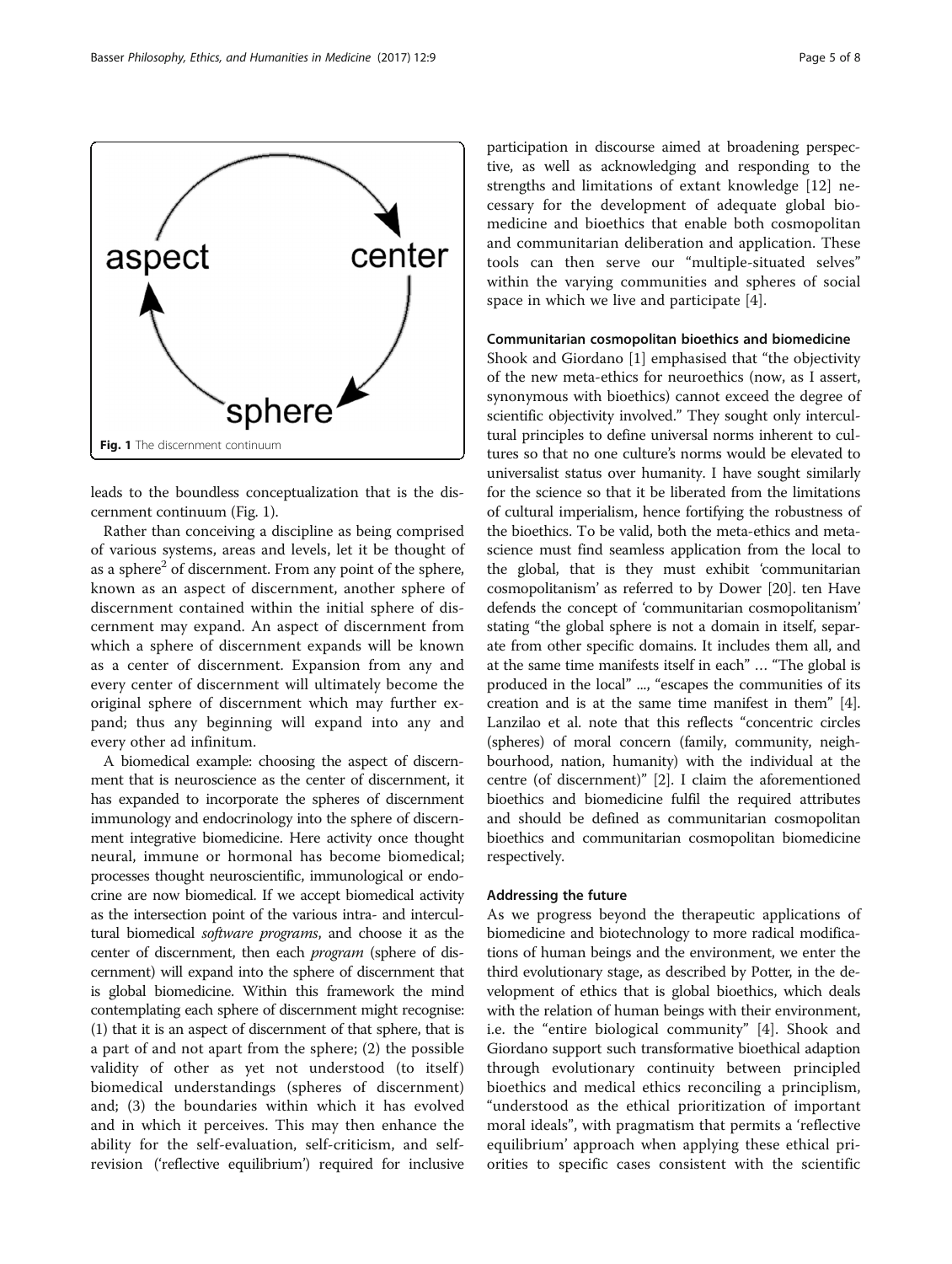meta-ethics of bioethics [[1\]](#page-6-0). Giordano, Hutchison and Benedikter assert that "the use of any ethical system in the absence of a core philosophy to provide moral grounding will be necessarily hollow and subject to bastardization" [[21](#page-7-0)]. Through classical philosophical reflection, Pellegrino developed a theory of medicine based on what medicine is in reality, initially asking 'what is the end, the telos, of medicine?';"in the classical sense of the end as that from which an activity exists, and that which when attained constitutes a good." He constructed a philosophy of medicine that defines medicine's primary end as "healing and helping", and noted the ethical obligation across centuries and cultures all focus on the ethical primacy of the welfare of the sick person [\[22, 23](#page-7-0)]. Comporting with and advancing this approach, Hauskeller advocates for the revival of the Aristotelian concept of telos to deal with the present day ethics of the modification of living beings, since it considers internal ends and therefore an awareness of an essential part of what it means to be a living being, including humans [[24\]](#page-7-0). Reflection upon the classical approach evolving medical ethics into global bioethics will require the 'discovery' [\[21\]](#page-7-0) of a telos (specific 'internal' end) of humankind, in which to ground an 'internal' morality of humankind. I begin the path to 'discovery' by reflecting upon medicine's primary end, followed by observations of a real-world situation and then redefine "healing and helping" [\[22](#page-7-0)] in synonymous terms.

Solbakk engaged in a Socratic exploration of the question, "What is it to do good medical ethics?" and directly related both a 'functional' and an 'hedonic' answer to the alleviation of suffering [\[25](#page-7-0)]. In their exploration of the biopsychosocial model of clinical care, Borrell-Carrió, Suchman and Epstein calibrate the skill of a physician (to do good) based on their ability to "relieve the patient's suffering" [[11\]](#page-6-0).

Chambers contends that narrative theory should be thought of as being as vital to bioethics as moral theory. He states that recognizing the importance that cases have for the way bioethics is done is "essential in order to understand the field as a form of applied philosophy" [[26\]](#page-7-0). I offer the following real-world narrative:

In the public dental clinic in which I work, we regularly attend to patients in extreme physical and/or psychosocial pain. Provision of a biopsychosocially oriented clinical approach [\[11\]](#page-6-0) delivers significant relief to many. Successfully helping a patient evokes an involuntary positive sense of worth in involved clinical and non-clinical staff, both proximal and distant to the clinical interaction. Conversely, when we are unable to help, a sense of despondency descends. These emotions arise spontaneously and when questioned regarding their feelings the staff directly attribute this to our ability, or not, to alleviate the patient's suffering. Such emotions arise whether or not treatment has yet been provided, and even when successfully helping or not is only is only a theoretical thought, that is the emotions are independent of whether the patient is real or 'virtual'.

At this moment on our reflective evolutionary path, I contend that the telos of medicine, "healing and helping", can equally be defined as the alleviation of suffering.

I observe that the above real-world narrative offers further insight. The ability or not to provide, actual or prospective, real or virtual alleviation of suffering evokes similar emotional responses equally in the healing professional, administrative staff, non-professional staff, individual patient, their accompanying persons, unrelated patients and, outside the clinical precinct, in those to whom stories of such outcomes are told.

This raises the question, is the alleviation of suffering an intrinsic end of humankind, i.e. a good of and for human beings? Reflecting across the narratives of human history, real or imagined, superficial or deep, transcending time, culture, and geography the logos appears to be the same, the alleviation of suffering. At one extreme the narrative may focus narrowly on the individual and their personal physical and/or psychosocial suffering, at the other it may encompass all aspects of the concentric spheres of moral concern (family, community, neighbourhood, nation, humanity), past, present and future, in the physical and metaphysical realms, with the individual as the centre of discernment.

I contend that the telos (the primary end [good]) of humankind is the alleviation of suffering.

This along with the previously defined meta-science, which I argue provides a realist account of biomedicine – what biomedicine is rather than what happens in biomedicine – that "does not change with changing circumstances, in different locations, or with different people"(or living beings) [[21\]](#page-7-0), provide both core philosophy and science which, in conjunction with the principled, communitarian cosmopolitan neuroethics proposed by Shook and Giordano [[1](#page-6-0)], and Lanzilao et al. [[2\]](#page-6-0), evolve into global (biomedical) bioethics. Applying a Rawlsian perspective to this offers a methodology to develop inclusive inter-, multi-, and trans-disciplinary intercultural understandings and strategies to address the urgent international governance issues around current and future globalizing bio-medical/technology research and applications.

## Conclusion

When discussing the role of bioethics, Solbakk [\[25](#page-7-0)] emphasises the importance of distinguishing between genuine inclusive dialogue with each participant on equal terms, and manipulative rhetoric aimed at coercing consensus by declaring 'the good' based on the most powerful, or most vocal, or most Weternised, etc., sociocultural external construct. This is echoed by Giordano,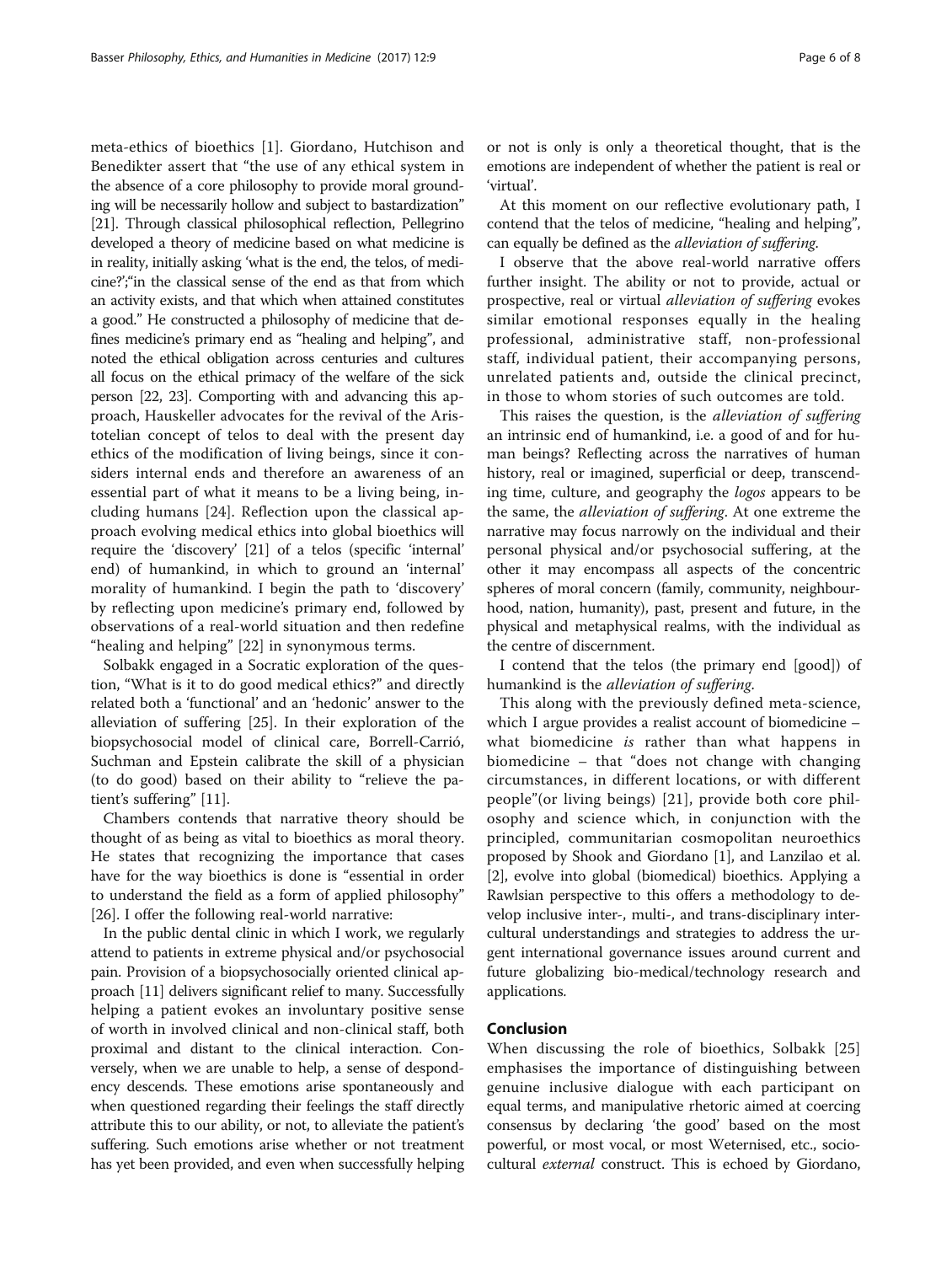<span id="page-6-0"></span>Hutchison and Benedikter [[21](#page-7-0)] who exhort us to look beyond the "market-place" with its dehumanising, socially prescriptive, economically based, proclamation of human 'good' as being "competition" [[27](#page-7-0)]. It is reflected by Engel [10, [28\]](#page-7-0), Borrell-Carrio, Suchman and Epstein [11], and Stein and Giordano [\[29\]](#page-7-0) who caution against materialistic, reductionistic and technically oriented biomedical models that neglect the human dimension. By aligning with and building upon a new meta-ethics for neuroethics [1, 2] through the incorporation of a biomedical meta-science and classically derived telos of human-kind, I offer a global biomedical bioethics that is morally and scientifically grounded in what humankind is rather than does so that as we progress deeper into the Biomedical (21st) Century [[30](#page-7-0)], we as individuals, communities and a species can reflect upon and develop a deeper realisation and appreciation of who we are and what we are and then, by modelling possibilities through a variety of perspectives, we might critically choose what we become. To inform and facilitate the application of this meta-ethics and the four guidelines to the entire biomedical-science/technology sphere I have offered three provisions. First: an integrative western based biomedical model that provides an integrative systems scientific foundation which transcends traditional western biomedical boundaries. Second: a meta-science where the many and varied biomedical software programs might intersect in common language enabling each and all to participate as equal members. Third: a thought framework to facilitate thorough and balanced reflection, one that encourages an ever broadening awareness as the globalization process progresses. The first two provisions lead to intercultural scientific principles as the foundation for a principled and cosmopolitan biomedicine which then may inform a principled and cosmopolitan bioethics synonymous to the aforementioned neuroethics. In conjunction with the third provision, inclusive inter-, multi-, and transdisciplinary inter-cultural discourse may be facilitated and enhanced to deal with the current and future issues facing humanity from the global advances in biomedical and biotechnology research and their uses.

## Methods

A philosophical methodology incorporating novel and classical philosophical reflection was used.

### **Endnotes**

<sup>1</sup>For a review of the psychoneuroimmunoloy science I suggest the 2007 Named Series of articles: "Twenty Years of Brain, Behavior, and Immunity" in the journal of the same name

<sup>2</sup> sphere may be synonymous with dimension

#### Acknowledgements

I gratefully acknowledge my supervisor Frédéric Gilbert, for his thoughtful perspectives during the writing of this article. I thank James R.L. Basser for the sphere. Oral Health Services Tasmania.

#### Funding

The author declares that he has received no funding support.

#### Availability of data and materials

Data sharing not applicable to this article as no datasets were generated or analysed.

#### Author's contributions

The author is responsible for the entire manuscript.

#### Authors' information

DB is currently an MA higher degree research candidate in the School of Humanities, University of Tasmania. He also works as a primary care dentist in a public dental clinic.

## Ethics approval and consent to participate

Not applicable.

## Consent for publication

Not applicable.

#### Competing interests

The author declares that he has no competing interests.

#### Publisher's Note

Springer Nature remains neutral with regard to jurisdictional claims in published maps and institutional affiliations.

#### Received: 19 August 2016 Accepted: 23 October 2017 Published online: 07 November 2017

#### References

- Shook JR, Giordano J. A principled and cosmopolitan neuroethics: considerations for international relevance. Philos Ethics Humanit Med. 2014;9:1.
- 2. Lanzilao E, Shook JR, Newman R, Giordano J. Advancing Neuroscience on the 21<sup>st</sup>&minus: Century World Stage: The Need for and a Proposed Structure of an Internationally Relevant Neuroethics. EthicsBiologyEngMed. 2013;4(3):211–29.
- 3. Beauchamp TL, Childress JF, Oxford University P. Principles of biomedical ethics. New York. Oxford: Oxford University Press; 2013.
- 4. ten Have HAMJ. Global bioethics and communitarianism. Theor Med Bioeth. 2011;32(5):315.
- 5. Gilbert F. Self-Estrangement & Deep Brain Stimulation: ethical issues related to forced Explantation. Neuroethics. 2015;8(2):107–14.
- 6. Gilbert F. A threat to autonomy? The intrusion of predictive brain implants. AJOB Neurosci. 2015;6(4):4–11.
- 7. Gilbert F, Harris AR, Kapsa RMI. Controlling brain cells with light: ethical considerations for Optogenetic clinical trials. AJOB Neurosci. 2014;5(3):3–11.
- 8. Ader R, Kelley KW. A global view of twenty years of brain, behavior, and immunity. Brain Behav Immun. 2007;21(1):20–2.
- 9. Besedovsky HO. Rey ad: physiology of psychoneuroimmunology: a personal view. Brain Behav Immun. 2007;21(1):34–44.
- 10. Engel G. The need for a new medical model: a challenge for biomedicine. Science. 1977;196(4286):129–36.
- 11. Borrell-Carrió F, Suchman AL, Epstein RM. The biopsychosocial model 25 years later: principles, practice, and scientific inquiry. Ann Fam Med. 2004;2(6):576–82.
- 12. Benedikter R, Giordano J, Fitzgerald K. The future of the self-image of the human being in the age of Transhumanism, Neurotechnology and global transition. Futures. 2010;42(10):1102–9.
- 13. Benedikter R, Siepmann K. Global systemic shift Redux: the state of the art. New Global. Studies. 2015;9(2):167–98.
- 14. Basser DS. Chronic pain: a neuroscientific understanding. Med Hypotheses. 2012;78(1):79–85.
- 15. Giordano J. The neuroscience of pain, and a Neuroethics of pain care. Neuroethics. 2010;3(1):89–94.